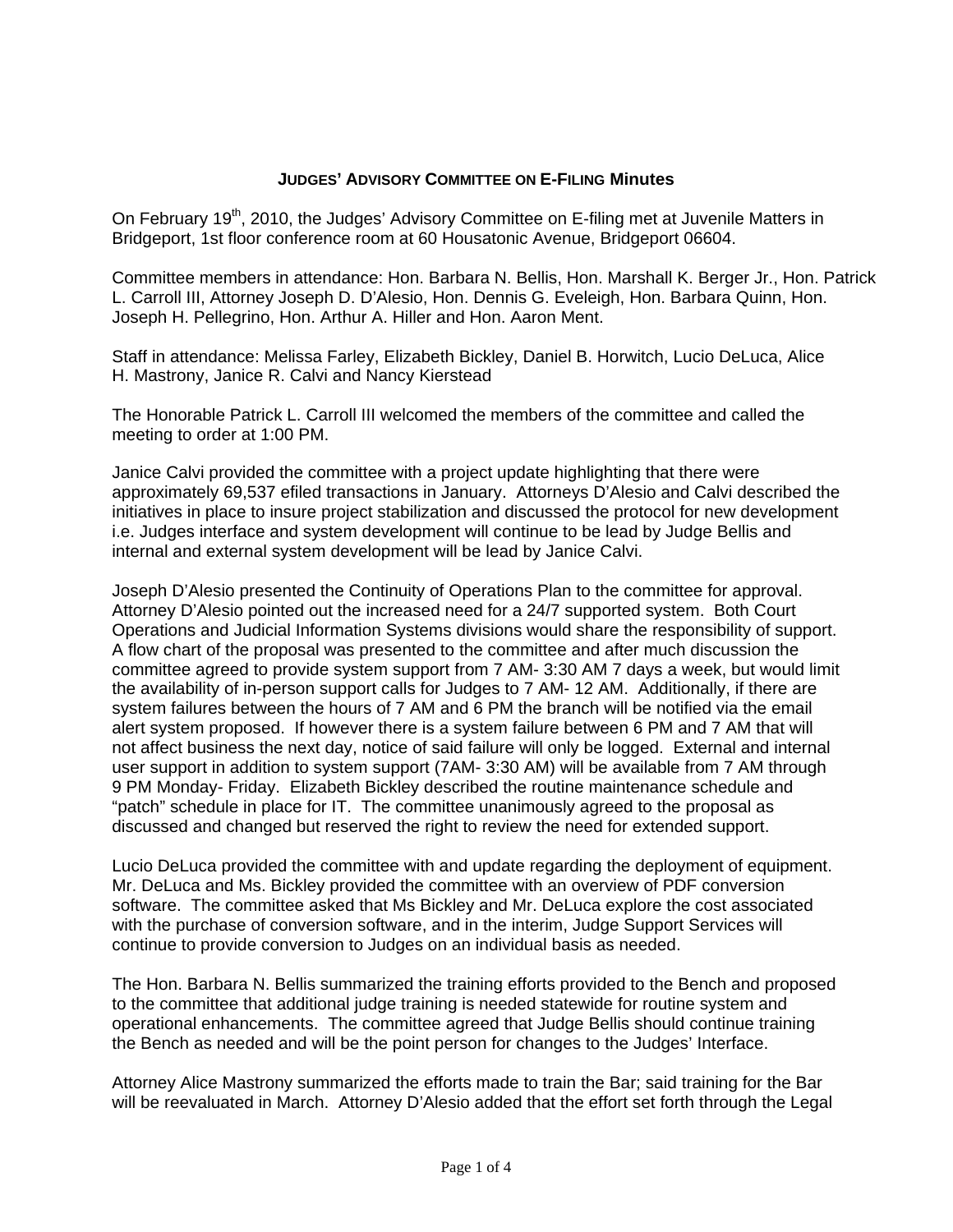Exchange program in the courts will continue to have an efiling component. Judge Carroll asked that questions from the Bar be tracked and correlated with suggested edits to system. In addition, Judge Carroll suggested that an article be drafted highlighting the efforts made to incorporate suggested changes in the development of the system. Finally, the committee unanimously agreed with Judge Carroll's suggestion of a link on the EServices home page requesting comments / suggestions.

The Hon. Dennis G. Eveleigh reported to the committee that the traditional dormancy program will not be built into the efiling system but that courts will be reviewing cases and individual dormancy programs will be implemented in each district.

Attorney Horwitch reported back to this committee and distributed a package of proposed rule changes would be presented to the Rules Committee reflective of the mandate to electronically file and with consideration of the management of the paperless file and the official record being paperless. The committee reviewed the rules as presented and advised that the new rule changes be analyzed by a smaller work group with Judges Bellis and Berger. The rules currently on the agenda for the rules committee were reviewed and the draft of the revised Procedures and Technical Standards were reviewed and approved.

The Hon. Barbara N. Bellis presented a potential issue with regard to electronic issuance of orders prior to the calendar date. After lengthy discussion the committee decided to add the following language to the short calendar page to notify the litigants of the issue:

**Reminder: Counsel are strongly encouraged to file any pleadings, motions or documents relevant to matters scheduled on a short calendar matter prior to the close of the marking period. Judges may review files and enter orders on nonarguable civil matters immediately after the close of the marking period.** 

The Hon. Barbara Quinn presented a suggested change to the procedure regarding Administrative Appeals from Judge Cohn regarding transferring of tax appeals.

Ms. Elizabeth Bickley presented to the committee what efforts the Judicial Information Systems Division have in place in order to prevent data mining of court documents. Additionally, Ms. Bickley described the issues in relation to data scrubbing. The issue of cost for data downloads was discussed and the committee was advised by legal services that the Chief Court Administrator can establish the fee pursuant to C.G.S. § 51-5b. The contract the Branch was to sell data will have to be revised.

Nancy Kierstead reported out to the committee on the restructure of the project with the addition of the steering committee oversight of the civil business analysis team with their two workgroups, family business analysis team, training and support team and the technology team.

The steering committee reported back to this committee regarding the issues assigned to them from the January  $5<sup>th</sup>$  meeting:

- 1. Regarding a quality assurance plan and time standards, Nancy Kierstead on behalf of the steering committee advised that a team will be charged with "reengineering the clerks' offices (RECO)" after analysis of the "best practices" of 2 courts in order to insure quality assurance and to establish time standards for processing.
- 2. Regarding the challenges faced by managers and staff managing and allocating work electronically Nancy Kierstead on behalf of the steering committee advised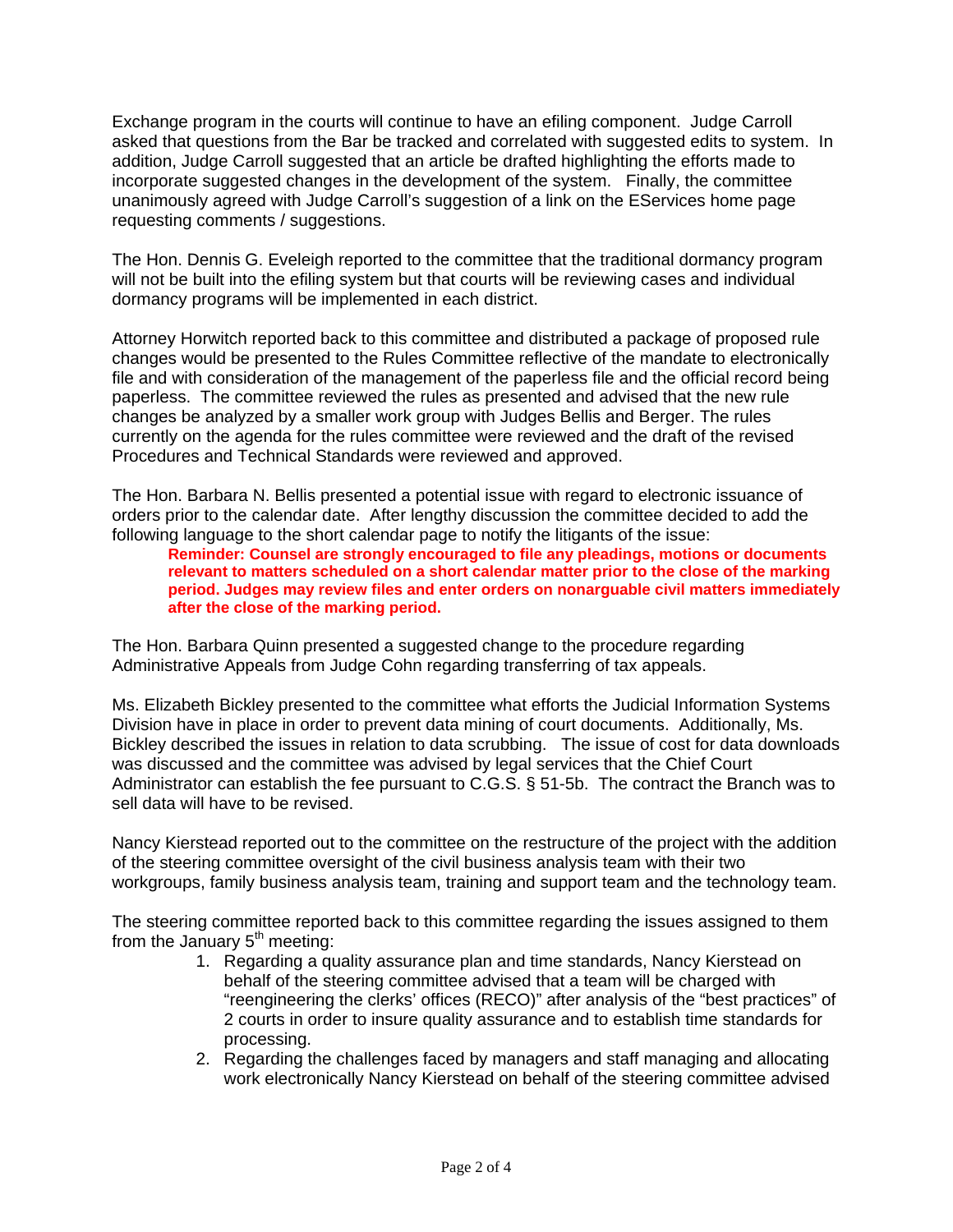that a team will be charged with "reengineering the clerks' offices (RECO)" after analysis of the "best practices" of 2 courts.

- 3. Regarding Short Calendar prep and the recommendation from the January  $5<sup>th</sup>$ meeting "that the Steering Committee on efiling will provide the courts with a policy on prepping files in order to make certain there are consistent efforts done uniformly statewide and to set a time standard so that Judge will know by, for example, 5 PM on Thursday before a Monday short calendar the files will be fully prepped and assigned to the Judge" Attorney Kierstead reported that this recommendation will be considered in conjunction with the RECO team's analysis.
- 4. Regarding this committee's recommendation that the steering committee send a policy to the courts regarding pulling files "at will" Attorney Kierstead reported that the steering committee would discuss this policy with the JD Clerks prior to a memo being sent. This committee after discussion reiterated that a policy should be sent to the courts stating "that files for short calendar be analyzed and prepped fully prior to pulling said files and if the documents in the files are available electronically, these files need not be pulled unless the individual Judge wants the paper file. For those files where the official record is the electronic file, those files are only available electronically so the need and availability of paper files is obsolete." Judge Carroll added that unless the operative pleading is not electronic or unless a Judge requests otherwise, files should no longer be pulled for short calendar matters. Additionally, the committee recommended that the steering committee provide the courts with a policy on prepping files in order to make certain there are consistent efforts done uniformly statewide.
- 5. Regarding this committees recommendation to the steering committee to present a proposal regarding retro-scanning of paper files, the steering committee after analysis recommends that retro-scanning not be implemented. The issue of paper processing and printing will be obsolete sooner then expected.
- 6. Regarding the issue of scanning in orders to show cause and/or any other documents requiring hearing dates assigned raised by Judge Berger was referred to the civil business analysis team by the steering committee for comment and report back at the next meeting.

Nancy Kierstead discussed the issue of additional public PC allocation and/or scanners available to the public in the court service centers and asked that said issue be tabled until the RECO team can complete their analysis.

The Hon. Barbara N. Bellis presented to the committee the continued issues regarding P.B. §17-20 et al proposed rule changes. With regard to the recommendation from the January  $5<sup>th</sup>$ meeting regarding the recommendation that a policy memo be sent to court staff advising them of the issues involving P.B. § 17-20 et al, the steering committee reported that a memo would go to staff when the proposed rule change is implement.

Joseph D'Alesio asked that the issues involving exclusions from EServices be tabled.

Hon. Marshall K. Berger Jr., updated the committee on the workgroup assessing administrative appeals and will continue to provide the committee with updates.

Attorney D'Alesio went on to explain that due to the constraint of the former case management system Judge Berger will be analyzing the short calendar concept and present a proposal to the